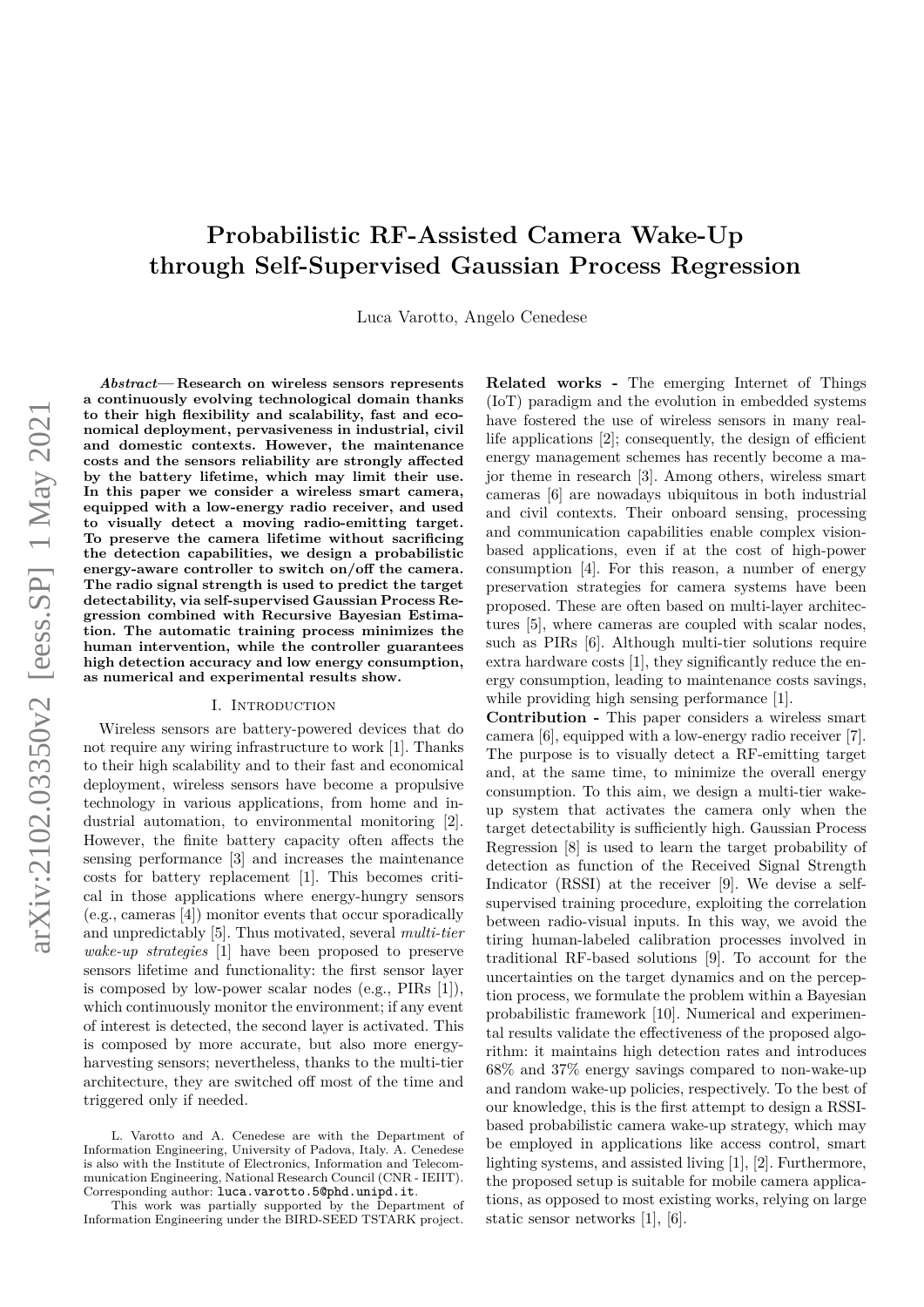#### II. PROBLEM STATEMENT

<span id="page-1-5"></span>Fig. [1](#page-1-0) shows the main elements of the problem sce-nario, namely the target and the sensing platform<sup>[1](#page-1-1)</sup>.

<span id="page-1-0"></span>

Fig. 1: Problem scenario. A target (black marker) moves towards a camera, which has to visually recognize the target, supported by radio communication. At  $d_{t_1}$  the target is far from the camera and the detection module is ineffective, while at  $d_{t_2}$  the target is likely to be visually detected (blue box). In a resource-constrained framework, the camera should activate only when the detection probability  $p_D(d)$  is sufficiently high.

**Sensing platform -** The sensing platform is a smart camera, endowed with a real-time target detector [11] and a low-energy radio receiver [7]. The camera works at a frame rate  $1/T_c$  and can be either in *active* or in *sleep* mode: the former allows to detect the target, but with a high energy cost; the latter, instead, is a power saving mode and makes the camera inoperative [4]. We therefore define the platform state as a boolean variable, according to the camera operational mode, namely

$$
s_t \in \{0, 1\}, \quad t = LT_c, \ L \in \mathbb{N}
$$
 (1)

where  $s_t = 0$  and  $s_t = 1$  denote the sleep and active mode, respectively. The platform state is regulated through a switching-state control input  $u_t(s_t)$ ; hence,  $s_t$ follows the deterministic Markovian transition model

$$
s_{t+T_c} = s_t + u_t(s_t) \tag{2}
$$

$$
u_t(s_t) \in \mathcal{A}(s_t) = \begin{cases} \{0, 1\}, & \text{if } s_t = 0\\ \{0, -1\}, & \text{if } s_t = 1. \end{cases}
$$
 (3)

The state transitions occur at multiple of  $T > T_c$ . Between two transitions the camera operational mode is constant, namelys

<span id="page-1-9"></span>
$$
u_t = 0, \quad t \neq NT, \ N \in \mathbb{N}, \tag{4}
$$

while the camera energy consumption follows the model

$$
E_c(s_{NT+T_c}, s_{NT}) = T [(P_A + P_D)s_{NT+T_c} + P_S(1 - s_{NT+T_c})]
$$
  
+ 
$$
E_{trans}|s_{NT+T_c} - s_{NT}|.
$$
 (5)

If the new state is  $s_{NT+T_c} = 1$ , the power consumption is  $P_A$  with an additional cost  $P_D$ , due to the object detector [4]. Otherwise, a reduced power  $P_S < P_A$ is employed. If the camera operational mode changes  $(i.e., s_{NT+T_c} \neq s_{NT})$ , it requires a power of  $P_{trans}$  for

a transition time  $T_{trans}$  (i.e.,  $E_{trans} = P_{trans}T_{trans}$ ) [4]. The power consumption of the receiver,  $P_{\text{Rx}}$ , is constant. Therefore, the accumulated platform energy consumption at  $t \in ]NT, (N + 1)T]$  is

$$
E_{t} = \sum_{h=1}^{N-1} E_{c}(s_{hT+T_{c}}, s_{hT}) + E_{trans}|s_{NT+T_{c}} - s_{NT}|
$$
  
+  $(t - NT) [(P_{A} + P_{D})s_{NT+T_{c}} + P_{S}(1 - s_{NT+T_{c}})] + tP_{Rx}.$   
(6)

Let  $T_{\rm RF}$  be the receiver sampling interval; we assume

<span id="page-1-12"></span><span id="page-1-6"></span>
$$
T_{\rm RF} = \nu T_c, \ \nu \in \mathbb{N},\tag{7}
$$

since radio reception is typically characterized by longer sample rates than cameras [12]. Moreover, we set  $T = T_{\rm RF}$ , so that a new control input is computed as a new RSSI sample is collected.

**Target -** The radio-emitting target is supposed to move inside the camera Field of View (FoV), according to a (possibly) non-linear stochastic Markovian transition model (*process model*)

<span id="page-1-2"></span>
$$
d_{t+T_c} = f(d_t, \eta_t) \tag{8}
$$

where  $d_t \in \mathbb{R}_+$  is the distance from the camera focal point. The uncertainty on the underlying target movements are captured by the distribution of the stochastic process noise  $\eta_t$ . Motivated by the long reception ranges of radio signals [9], we suppose the target to be always within the radio sensing domain of the platform receiver. From the received data packets, the RSSI value,  $r_t \in \mathbb{R}$ , is extracted. This is theoretically related to the platformtarget distance  $d_t$  [9] through an unknown  $q(\cdot)$  function,

<span id="page-1-3"></span>
$$
r_t = g(d_t). \tag{9}
$$

<span id="page-1-10"></span>Several techniques can be applied to approximate  $g(.)$ from data, ranging from least squares model fitting [9], to artificial neural networks [13]. These methods typically follow supervised procedures, based on the groundtruth distances at which the RSSI values have been collected. Hence, they are time-consuming and require considerable human intervention [9]. For this reason, we propose a selfsupervised methodology that does not need to estimate  $g(\cdot)$  (see Sec. [III\)](#page-2-0). To this aim, we combine the process model [\(8\)](#page-1-2) with [\(9\)](#page-1-3), so that the RSSI value  $r_t$  can be equivalently considered as the target state. Therefore, the target dynamics becomes

<span id="page-1-7"></span>
$$
r_{t+T_c} = f(g^{-1}(r_t), \eta_t) := f'(r_t, \eta'_t). \tag{10}
$$

<span id="page-1-11"></span>In practice, RSSI samples are affected by environmental interference (e.g., cluttering and multi-path distortions); hence, the *RSSI observation model* is

<span id="page-1-8"></span>
$$
z_{\text{RF},t} = \begin{cases} r_t + v_{\text{RF},t}, & t = MT_{\text{RF}}, M \in \mathbb{N} \\ \emptyset, & \text{otherwise} \end{cases}
$$
(11)

where  $v_{\text{RF},t} \sim \mathcal{N}(v|0,\sigma_{\text{RF}}^2)$  $v_{\text{RF},t} \sim \mathcal{N}(v|0,\sigma_{\text{RF}}^2)$  $v_{\text{RF},t} \sim \mathcal{N}(v|0,\sigma_{\text{RF}}^2)$  is a noise component<sup>2</sup>.

<span id="page-1-1"></span><sup>1</sup>Bold letters indicate (column) vectors, if lowercase, matrices otherwise. A Gaussian distribution over the random variable *x* with expectation  $\mu$  and variance  $\sigma^2$  is denoted as  $\mathcal{N}(x|\mu, \sigma^2)$ . A Bernoulli distribution with parameter *p* is denoted as  $B(p)$ . A Binomial distribution with parameters *n* and *p* is denoted as  $\mathcal{B}in(n, p)$ . The shorthand notation  $z_{t_0:t_1}$  indicates a sequence of measurements from time instant  $t_0$  to  $t_1$ , namely  $\{z_k\}_{k=t_0}^{t_1}$ .

<span id="page-1-4"></span><sup>&</sup>lt;sup>2</sup>More complex models can be considered to capture the interference phenomena [9]; however, the normal assumption is reasonable (especially after time-averaging [9]) and widely accepted in literature [9], [13].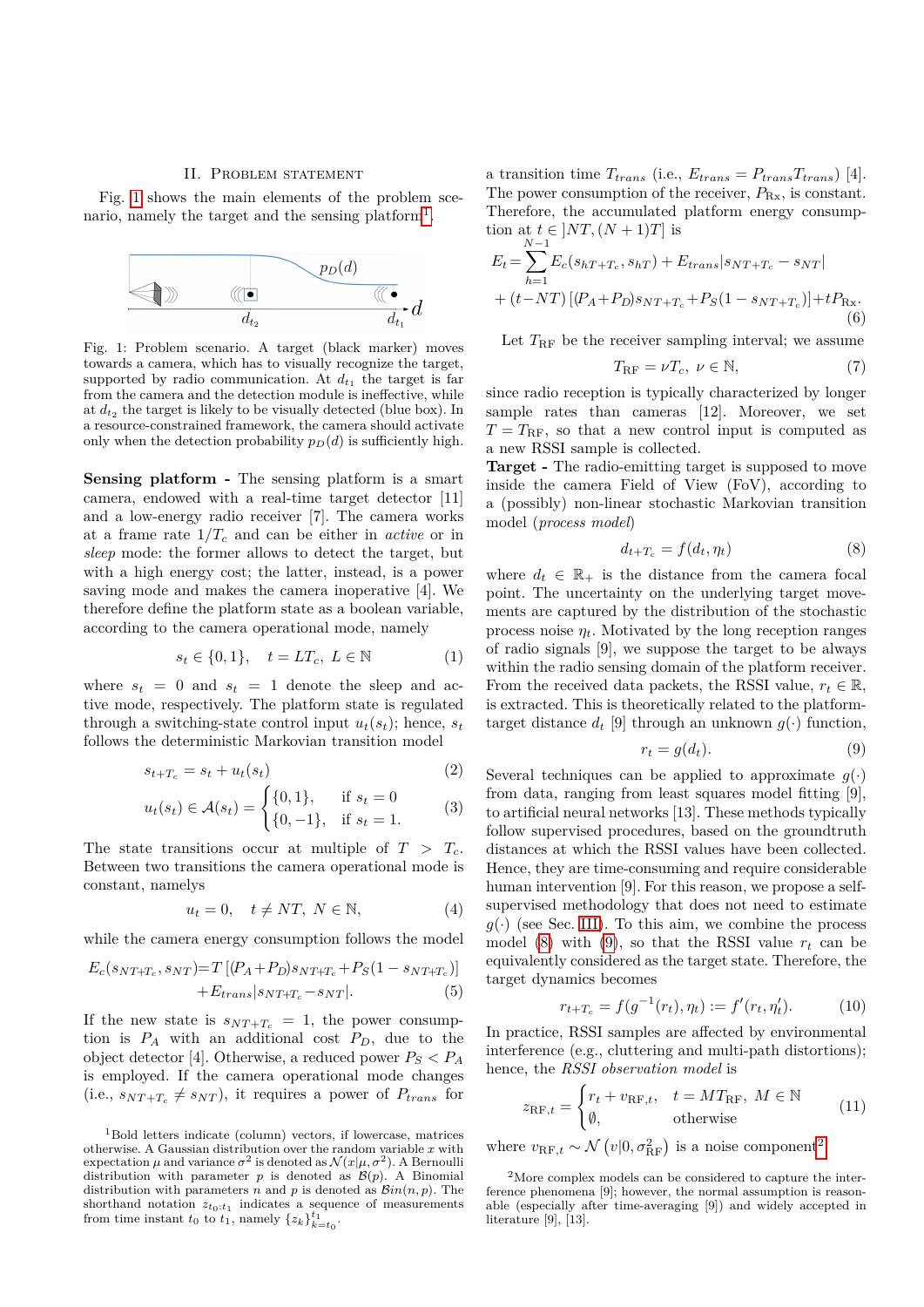The lack of samples (when  $t \neq MT_{\text{RF}}$ ) is modeled with empty observations  $\emptyset$ ; this will turn useful for the formulation of a probabilistic controller as in Sec. [III-B.](#page-2-1)

The target visual detection is modeled as a Bernoulli random variable  $D_t \in \{0, 1\}$ , with success probability

<span id="page-2-2"></span>
$$
p(D_t = 1 | d_t, s_t) = \begin{cases} p_D(d_t), & \text{if } s_t = 1 \\ 0, & \text{if } s_t = 0. \end{cases}
$$
 (12)

As [\(12\)](#page-2-2) highlights, the detection success probability is a function of both the camera operational mode and the target-platform distance, through  $p_D(d_t)$ . This is the *Probability of Detection* (POD) when the camera is active and accounts for the visual depth effects [14] (see Fig. [1\)](#page-1-0). Note that the dependence on  $d_t$  can be equivalently substituted by  $r_t$ , on the basis of  $(9)$ .

**Problem.** *With this formalism, the RF-assisted camera wake-up problem can be formulated as the control of the platform state*  $s_t$  *(through*  $u_t$ *)* to optimally balance *between the realization of event*  $D_t = 1$  *and the energy consumption Et.*

# III. Methodology

<span id="page-2-0"></span>To solve the problem defined in Sec. [II,](#page-1-5) a two-step approach is proposed: first, we apply Gaussian Process Regression (GPR) [8] to learn the function  $p_D(r)$  in a self-supervised fashion (Sec. [III-A\)](#page-2-3); then,  $p_D(r)$  is incorporated into a Recursive Bayesian Estimation (RBE) framework to predict the target detectability. This information is injected into a probabilistic energy-aware controller to regulate the platform state (Sec. [III-B\)](#page-2-1).

#### <span id="page-2-3"></span>*A. POD learning through GPR*

We model the underlying POD as a GP with zero mean function and Matern covariance function  $k(r, r')$ , that is  $\hat{p}_D(r) \sim \mathcal{GP}(0, k(r, r'))$ <sup>[3](#page-2-4)</sup>. Importantly, the train dataset  $\mathcal{D} = \{(x_D, \hat{x}_D, \hat{v})\}_{n=1}^{n_{train}}$  is automatically acquired by  $\mathcal{D} = \{ (z_{\text{RF},i}, \widetilde{p}_{D,i}) \}_{i=1}^{n_{train}}$  is automatically acquired by the platform  $(i \text{ e.})$  is non-planeling is required  $(i \text{ e.})$ the platform (i.e., no human labeling is required)<sup>[4](#page-2-5)</sup>. The inputs are RSSI observations, while the labels are the *empirical POD*, computed as

$$
\widetilde{p}_{D,i} = \frac{1}{\nu} \sum_{\ell=1}^{\nu} D_{i,\ell}.
$$
\n(13)

The relation [\(7\)](#page-1-6) is exploited and  $\{D_{i,\ell}\}_{\ell=1}^{\nu}$  are the *ν* detection outcomes before  $z_{RF,i}$  is collected. If  $T_{RF}$  is sufficiently small w.r.t. the target movements,  $\{D_{i,\ell}\}_{\ell=1}^{\nu}$ is a sequence of i.i.d. random variables with distribution  $\mathcal{B}(p_D(r_i))$ , according to [\(9\)](#page-1-3) and [\(12\)](#page-2-2). Then, if the camera has a high frame rate [12], from the Central Limit Theorem,  $\tilde{p}_{D,i}$  converges in distribution to

<span id="page-2-7"></span>
$$
\mathcal{N}\left(\widetilde{p}_D\left|p_D(r_i), \frac{p_D(r_i)(1 - p_D(r_i))}{\nu}\right.\right), \text{ as } \nu \to \infty.
$$
\n(14)

<span id="page-2-4"></span><sup>3</sup>The notation  $\hat{p}_D(r)$  is used to distinguish the GP model w.r.t. the underlying POD,  $p_D(r)$ .

<span id="page-2-5"></span><sup>4</sup>To this aim, camera and receiver must be synchronized. Moreover, the camera must be active with the target moving in front of it (human collaboration).

<span id="page-2-6"></span>

Fig. 2: Scheme of the RF-assisted camera wake-up algorithm.

Thus, the latent function  $p_D(r_i)$  is related with the noisy labels through the generative model

$$
\widetilde{p}_{D,i} = p_D(r_i) + \epsilon_i
$$
\n
$$
\epsilon_i \sim \mathcal{N}\left(\epsilon \left| 0, \frac{p_D(r_i)(1 - p_D(r_i))}{\nu}\right.\right),\tag{15}
$$

and the GPR problem is well-posed [8].

# <span id="page-2-1"></span>*B. Probabilistic RF-assisted camera wake-up*

Fig. [2](#page-2-6) shows the RF-assisted camera wake-up pipeline. A RBE scheme keeps the target belief map updated using the platform sensing units. The map is then used to take control decisions.

**Probabilistic map -** Given the observations  $z_{RF,T_c:t}$ , RBE provides a two-stage procedure to recursively update the target belief state, namely the posterior distribution  $p(r_t|z_{\text{RF},T_c:t})$ . The prediction stage involves using the process model [\(10\)](#page-1-7) to obtain the prior of the target state via the Chapman-Kolmogorov equation [10] As a new observation  $z_{RF,t}$  becomes available, Bayes rule updates the target belief state [10] In this work, RBE is implemented through particle filtering [10]. The density  $p(r_t|z_{\text{RF},T_c:t})$  is approximated with a sum of  $N_s$  Dirac functions centered in the particles  $\{r_t^{(i)}\}_{i=1}^{N_s}$ , that is

$$
p(r_t|z_{\text{RF},T_c:t}) \approx \sum_{i=1}^{N_s} w_t^{(i)} \delta(r_t - r_t^{(i)}).
$$
 (16)

where  $w_t^{(i)}$  is the weight of particle  $\mathbf{p}_t^{(i)}$  and it holds

$$
r_t^{(i)} = f' \left( r_{t-T_c}^{(i)}, \eta'_{t-T_c} \right) \text{ PREDICTION} \tag{17a}
$$

$$
w_t^{(i)} \propto w_{t-T_c}^{(i)} p\left(z_{\text{RF},t}|r_t^{(i)}\right) \text{ UPDATE} \tag{17b}
$$

In our framework, the radio observation model [\(11\)](#page-1-8) leads to the following *RF likelihood*

$$
p(z_{\rm RF,t}|r_t) = \begin{cases} \mathcal{N}\left(z|r_t, \sigma_{\rm RF}^2\right), & t = MT_{\rm RF} \\ 1, & \text{otherwise.} \end{cases}
$$
(18)

The belief map is updated only when  $z_{RF,t}$  carries information on the target state (i.e.,  $z_{\text{RF},t} \neq \emptyset$ , at  $t = MT_{\text{RF}}$ ).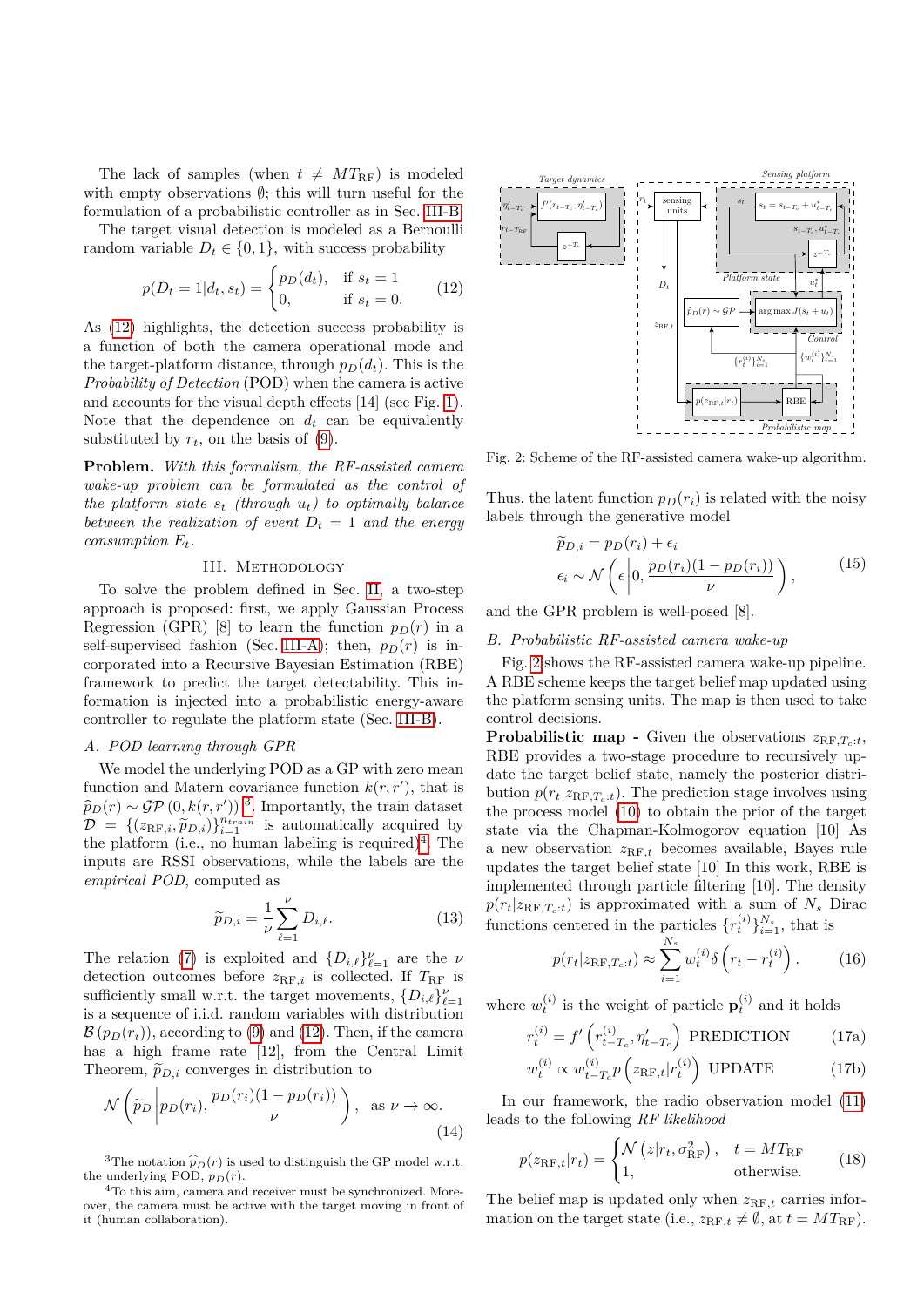**Controller -** The platform control input is computed by solving the following optimization

<span id="page-3-5"></span>
$$
\mathcal{C}: u_t^* = \begin{cases} \arg \max_{u_t \in \mathcal{A}(s_t)} J(s_{t+T_c}), & t = NT_{\text{RF}} \\ 0, & \text{otherwise,} \end{cases} \tag{19}
$$

where condition [\(4\)](#page-1-9), with  $T = T_{\text{RF}}$ , is taken into account. The cost function is a combination of a *detection term*  $J_D(\cdot)$  and an *energy-aware term*  $J_E(\cdot)$ , both related to  $u_t$  through  $(2)$ :

$$
J(s_{t+T_c}) = J_D(s_{t+T_c}) + \alpha J_E(s_{t+T_c})
$$
\n
$$
= \mathbb{E}\left[p\left(\sum_{\ell=1}^{\nu} D_{t+T_{\rm RF},\ell} \ge 1 \middle| s_{t+T_c}\right)\right] - \alpha \frac{E_c(s_{t+T_c}, s_t)}{E_{max}}.
$$
\n(20)

The *detection term* is the expected probability of detecting the target at least once before the next RSSI sample  $z_{\text{RF},t+T_{\text{RF}}}$  is collected. From [\(12\)](#page-2-2),  $J_D(0) = 0$ , while  ${D_{t+T_{RF},\ell}}^{\nu}_{\ell=1}$  is a sequence of i.i.d. random variables with distribution  $\mathcal{B}(p_D(r_{t+T_{\text{RF}}}))$ ; thus

$$
\sum_{\ell=1}^{\nu} D_{t+T_{\rm RF},\ell} \sim \mathcal{B}in\left(\nu, p_D(r_{t+T_{\rm RF}})\right) \tag{21}
$$

and, therefore,

$$
p\left(\sum_{\ell=1}^{\nu} D_{t+RF,\ell} \ge 1 \middle| s_{t+T_c} = 1\right) = 1 - \left[1 - p_D(r_{t+RF})\right]^{\nu}.
$$
\n(22)

Finally, we get

$$
J_D(s_{t+T_c} = 1) = 1 - \int [1 - p_D(r_{t+T_{\rm RF}})]^{\nu} p(r_{t+T_{\rm RF}}) dr_{t+T_{\rm RF}}
$$

$$
\approx 1 - \sum_{i=1}^{N_s} w_t^{(i)} \left[1 - \widehat{p}_{D,*}(r_{t+T_{\rm RF}}^{(i)})\right]^{\nu}, \quad (23)
$$

where the approximation is achieved through the RBE scheme, combined with the GPR-based POD. This is made clear also in Fig. [2.](#page-2-6)

The *energy-aware term* accounts for the energy consumption induced by  $s_{t+T_c}$ , according to [\(5\)](#page-1-11). This is then normalized by the maximum energy consumption

$$
E_{max} = (P_A + P_D)T_{\rm RF} + E_{trans}.
$$
 (24)

The hyperparameter  $\alpha \geq 0$  tunes the importance of  $J_E$ w.r.t.  $J_D$ : the higher  $\alpha$ , the higher must be the expected POD to justify larger energy expenditures for the camera activation (with  $\alpha = 0$ , the camera is always active).

#### IV. Numerical and experimental results

To evaluate the proposed approach, we consider first a Python-based synthetic environment<sup>[5](#page-3-0)</sup> and then we run a real-world experiment. Sec. [IV-A](#page-3-1) describes the main (numerical and experimental) setup parameters, as well as the synthetic data generation process. Sec. [IV-B](#page-3-2) defines the metrics used for performance assessment and the baselines considered for comparison. The numerical simulation results are discussed in Sec. [IV-C,](#page-4-0) while the experimental validation is reported in Sec. [IV-D.](#page-5-0)

<span id="page-3-3"></span>TABLE I: Setup parameters for simulations and experiment.

| Parameter          | Simulation                                                                         | Experiment          |
|--------------------|------------------------------------------------------------------------------------|---------------------|
| $T_{\rm RF}$       | $0.1$ s                                                                            | 0.1 s               |
| $\boldsymbol{\nu}$ | 10                                                                                 | 2                   |
| $P_{\rm{Rx}}$      | $20 \,\mathrm{mW}$                                                                 | $20 \,\mathrm{mW}$  |
| $P_A$              | $100 \,\mathrm{mW}$                                                                | $100 \,\mathrm{mW}$ |
| $P_S$              | $1 \,\mathrm{mW}$                                                                  | $1 \,\mathrm{mW}$   |
| $P_{trans}$        | $50\,\mathrm{mW}$                                                                  | $50\,\mathrm{mW}$   |
| $T_{trans}$        | $3 \,\mathrm{ms}$                                                                  | $3 \,\mathrm{ms}$   |
| $P_D$              | $100 \,\mathrm{mW}$                                                                | $100 \,\mathrm{mW}$ |
| $n_{train}$        | 900                                                                                | 1073                |
| $n_{test}$         | 500                                                                                | 936                 |
| $N_{\rm s}$        | 100                                                                                | 100                 |
| $N_{tests}$        | 50                                                                                 |                     |
| $\alpha$           |                                                                                    |                     |
| $f(d_t, \eta_t)$   | $d_t + \eta_t, \, \eta_t \sim \mathcal{N}(0, 0.04)$                                | unknown             |
| $g(d_t)$           | $\kappa - 10n \log_{10}(d_t/\delta)$<br>$\kappa = -30$ dBm, $n=2$ , $\delta = 1$ m | unknown             |
| $\sigma_{\rm RF}$  | 3                                                                                  | (guessed)<br>3.     |

# <span id="page-3-1"></span>*A. Setup parameters*

To carry out realistic simulations, most parameters reflect the experimental setup also in the synthetic experiments (see Tab. [I,](#page-3-3) where blue font highlights the difference between simulative and experimental setups). The platform and the target communicate via Bluetooth protocol, using Nordic nRF52832 SoCs [7]. The camera node is the integrated webcam of a Dell Inspiron (Intel Core i7-4500U, 3*.*00 GHz processor). For the target detection, the camera is endowed with a real-time face detector [11], whose energy consumption is studied in [15]. To simulate detection events in numerical tests, the function  $p_D(d) = 1/(1 + e^{5(d-3.5)})$  is considered. The value of  $\nu$  with the experimental frame rates is 2; nonetheless, a value of  $\nu = 10$  is used in the numerical tests, as a reasonable trade-off with the ideal condition stated in [\(14\)](#page-2-7). Target movements are simulated according to the stochastic linear model reported in Tab. [I,](#page-3-3) with the initial condition  $d_0$  randomly chosen in [0.5*,* 6]m. To generate synthetic RSSI data, we use the log-distance path loss model (PLM) [9] with noise level  $\sigma_{\rm RF} = 3$ . In real scenarios target dynamics and the RSSI generative model are unknown; hence, we use the educated-guess values  $\hat{\sigma}_{\text{RF}} = 3$  and  $\hat{\eta}'_t \sim \mathcal{N}(0, 0.01)$ .

# <span id="page-3-6"></span><span id="page-3-2"></span>*B. Performance assessment*

To capture the performance variability, numerical evaluation is performed through Monte Carlo (MC) simulations with  $N_{tests} = 50$  tests of duration  $T_W = n_{test}T_{RF}$ each, where *ntest* is the number of RSSI collected.

**Performance metrics -** The following performance indexes are computed from the MC simulation, recalling the definition of Empirical Cumulative Distribution Function (ECDF):

<span id="page-3-4"></span>
$$
p(q \le Q) = \frac{1}{N_{tests}} \sum_{j=1}^{N_{tests}} 1_{q_j \le Q}, \quad 1_{q_j \le Q} = \begin{cases} 1, & \text{if } q_j \le Q \\ 0, & \text{otherwise} \end{cases} \tag{25}
$$

where  $q_i$  is the generic variable  $q$  at the *j*-th MC test.

<span id="page-3-0"></span><sup>5</sup>https://github.com/luca-varotto/RSSI-camera-wakeUp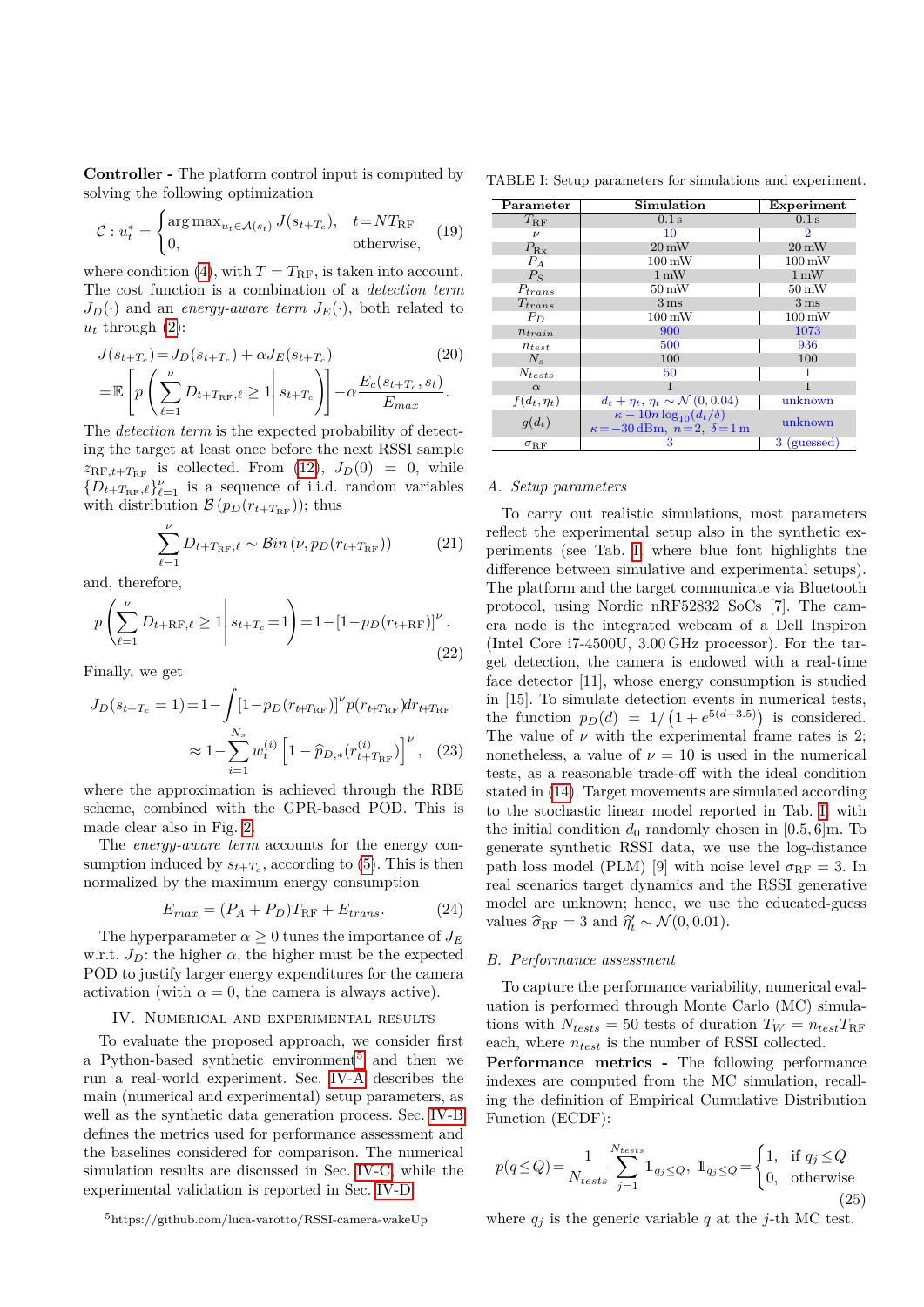<span id="page-4-2"></span>

<span id="page-4-3"></span>Fig. 3: Numerical results. ECDFs from the MC simulations.

*Accuracy ECDF*: The camera wake-up problem can be seen as a binary decision task (camera is either active or not) based on the binary classification about the target detectability (target is either detectable or not). Therefore, the higher the classification accuracy, the higher the capability to activate the camera only when needed. The system accuracy is computed as

<span id="page-4-1"></span>
$$
acc = \frac{1}{T_W} \sum_{t=T_c}^{T_W} \left[ \underbrace{D_t s_t}_{TP} + \underbrace{(1 - D_t)(1 - s_t)}_{TN} \right], \qquad (26)
$$

which is the empirical probability of having either a true positive  $(TP)$  or a true negative  $(TN)$ . A TP is realized if the camera is active and the target is detected; conversely, a TN consists in switching-off the camera when the target is non-detectable. The accuracy ECDF is then obtained with  $q = acc$  from [\(26\)](#page-4-1) and  $Q = a$ .

*Total Energy Consumption ECDF*: The use of a multi-layer wake-up system is well-founded only if the accuracy-induced energy savings overcome the costs due to the ancillary equipment. Since accuracy does not provide any information about the power usage, we evaluate a wake-up strategy also on the the total energy consumption  $E_{T_W}$ , computed from [\(6\)](#page-1-12), and recalling [\(25\)](#page-3-4) to obtain the corresponding ECDF (with  $q = E_{Tw}$  and  $Q = E$ , expressed in energy units).

*Final Confusion-Energy ECDF*: As a matter of fact, a very accurate solution may employ energy-hungry sensors that increase the energy usage; conversely, an energy-preserving algorithm sometimes do not yield high accuracy levels. We therefore propose, the final *confusion-energy* (CE)

$$
CE_{Tw} = \frac{1}{E_{Tw}} \sum_{t=2T_c}^{T_W} (E_t - E_{t-T_c}) (s_t + D_t - 2s_t D_t) \tag{27}
$$

This is the ratio of energy spent in case of any misclassification (i.e.,  $s_t \neq D_t$ ), over the total amount of energy usage. Thus, it is a measure of power management efficiency that aggregates accuracy and energy consumption. The ECDF of  $CE_{Tw}$  is obtained resorting to the general formulation in [\(25\)](#page-3-4) with  $q = CE_{Tw}$  and  $Q = E_{norm}$ , where energy normalization is applied.

<span id="page-4-4"></span>**Baselines -** The following baselines are considered for comparison in the simulative scenario:

- *always*: the camera is always left active and the receiver is not used;
- *rnd*: the camera is activated randomly, that is  $s_t \sim \mathcal{B}(0.5)$ , and the receiver is not used;
- *gt*: the camera is activated according to the control law  $\mathcal{C}$  in [\(19\)](#page-3-5), but  $J(s_{t+T_c})$  is evaluated with perfect knowledge on the target-platform distance and on the underlying POD function [\(12\)](#page-2-2). Thus, it works as comparison groundtruth and represents the performance upper bound.

Our solution differs from *gt* in that self-supervised GPR is used to estimate the POD function; for this reason, it is referred as  $S^2GPR$ .

### <span id="page-4-0"></span>*C. Numerical results discussion*

Fig. [3\(a\)](#page-4-2) shows the accuracy ECDF of the proposed *S* <sup>2</sup>*GP R* and the three baselines under comparison (*always*, *rnd*, *gt*). If the camera is *always* active, the accuracy is extremely variable, being strongly related to the target behavior at each MC test (i.e., the time spent by the target at detectable distances). On the other hand, a random (*rnd*) camera activation is blind w.r.t the target dynamics and its detectability; hence, the probability of an accurate decision is 0*.*5. These results suggest the importance of adopting a camera activation scheme to increase the robustness w.r.t. all possible target behaviors; this should also exploit some kind of target detectability awareness to reach accuracy levels higher than 0*.*5. Along this line, the RF-assisted strategies (*gt* and  $S^2GPR$ ) account for both target movements and its probability of detection; in fact, the accuracy of  $gt$  (resp.  $S^2GPR$ ) is never lower than 0.8 (resp. 0.7). Our proposed algorithm performs slightly worse than *gt* because GPR and RBE introduce estimation errors in the computation of the expected target POD [\(23\)](#page-3-6). Fig. [3\(b\)](#page-4-3) depicts the ECDF of the total amount of energy usage,  $E_{Tw}$ . The consumption related to the *always* mode is obviously constant and equal to 10 J, since the camera never changes its operational mode. The RF-assisted strategies have a very similar power usage, with minor preservation improvements coming from the perfect